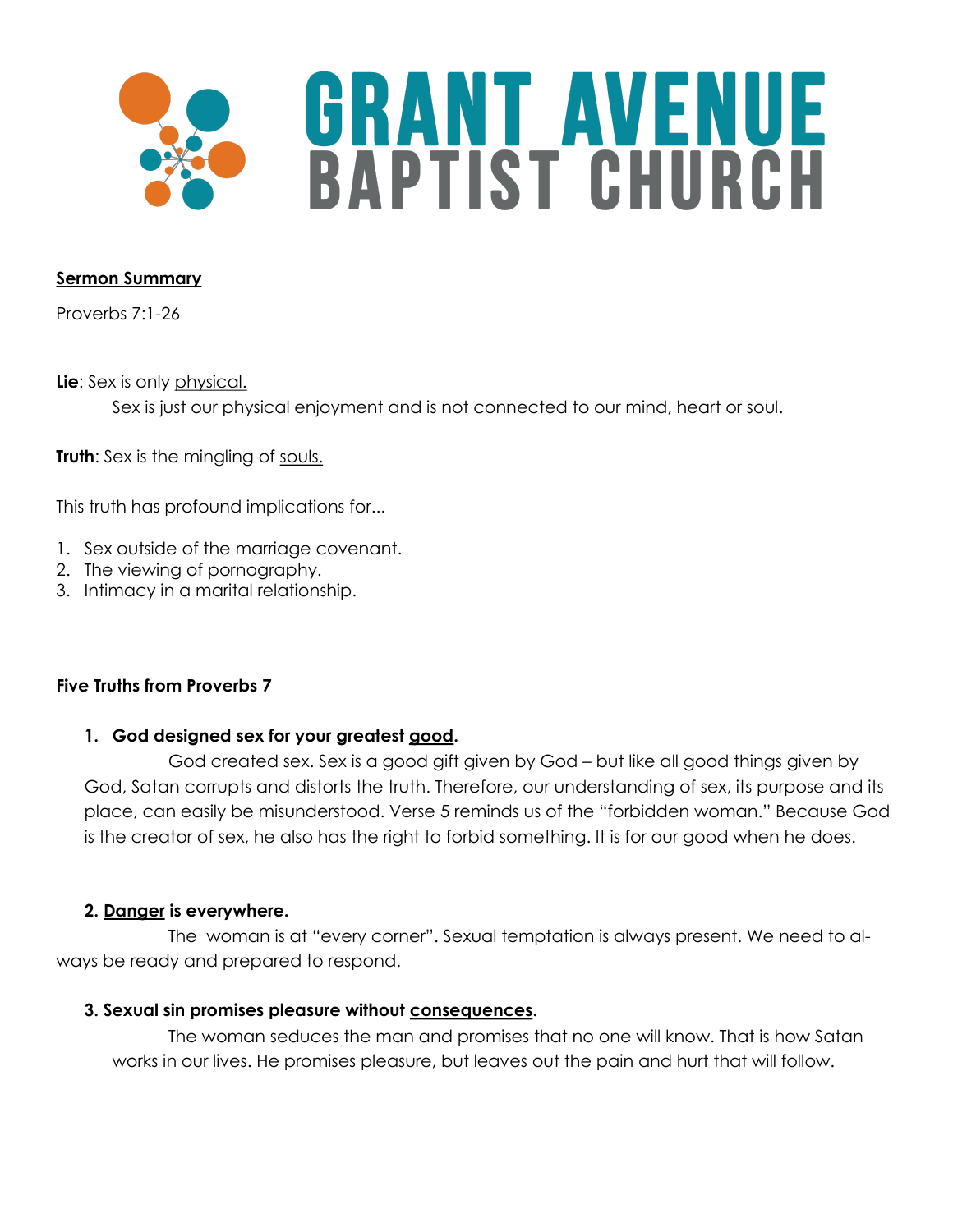### **4. What you want is not always what is best.**

In the end, the man is led to death. He thinks he is finding life, happiness and pleasure, but I reality, all he will find is pain.

**5. Do not do life alone.** 

## **DISCUSSION**

#### **Reminders for small group leaders:**

- We want everyone to interact with God's Word. Please have people open their own Bibles and interact with the text on their own.
- Set aside a time to pray for each other during every small group. Try not to rush through this time as it's good to have people pray for each other.
- The teaching happened on Sunday at church. The purpose of small groups is to ask two questions:
	- 1) What is God saying to me in His Word?
	- 2) What is He asking me to do in response?

Your role is to help everyone answer these two questions so that God can do His work of transforming hearts and lives.

### **Recap and Reflect:**

- What stood out to you/encouraged you/challenged you, etc from the message?
- What is the learning point and/or action point you want the people in your small group to leave with?
- How would you summarize the sermon in one or two sentences?

QUESTIONS Choose (if any) questions that would be good for your group to discuss, or make up your own!

### **Discussion Guide**

#### **Getting to know you**

- In the past, what did you assume God had to do with sex? What was your impression of the Bible's view, or Christianity's view on sex?
- Do you think churches should address issues like sex? What did you think about Bryan directly addressing the kinds of subjects he did: Did he go too far (TMI)? Not far enough? Just right?